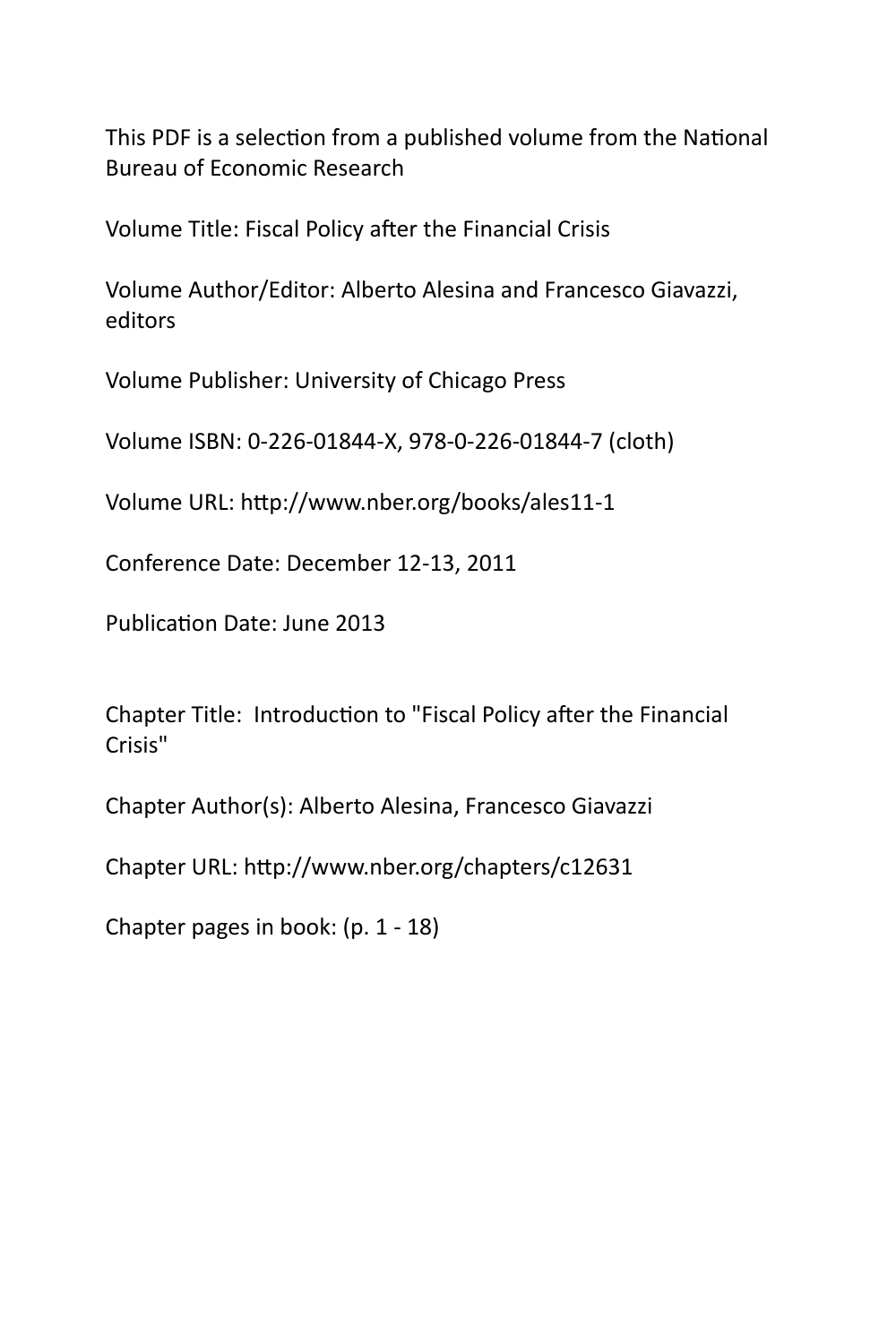# **Introduction**

Alberto Alesina and Francesco Giavazzi

Fiscal policy is at the forefront of political debates on both sides of the Atlantic. The recent Great Recession has raised (once again) several fundamental questions: Should aggressive fiscal policy be used to counteract business cycle fluctuations? At what level do public debts start being a source of concern, and how can they be reduced? Is the current generation leaving an excessive debt burden to future ones? What are the political constraints that governments face in reducing deficits and are there legislative or constitutional rules that may help?

On the first question, regarding countercyclical stabilization policy, many economists would support the "tax smoothing" principle. This theory implies stable tax rates over the cycle, allowing deficits to accumulate during recessions, when tax revenues fall, to be compensated by surpluses during expansions, when tax revenues recover. But the agreement stops here. Economists disagree about the value of more aggressive discretionary tax and spending policies to counteract the cycle.

The second set of questions relates to long-term issues. Is our generation building an intergenerational time bomb above and beyond the deficits induced by the Great Recession? In other words, are we following policies that are inherently unsustainable and will lead to a drastic reduction of the standard of living of future generations of Americans and Europeans?

Alberto Alesina is the Nathaniel Ropes Professor of Political Economy at Harvard University, and a research associate and director of the Political Economy Program at the National Bureau of Economic Research. Francesco Giavazzi is professor of economics at Bocconi University, Italy, and visiting professor of economics at the Massachusetts Institute of Technology. He is a research associate of the National Bureau of Economic Research.

For acknowledgments, sources of research support, and disclosure of the authors' material financial relationships, if any, please see http://www.nber.org/chapters/c12631.ack.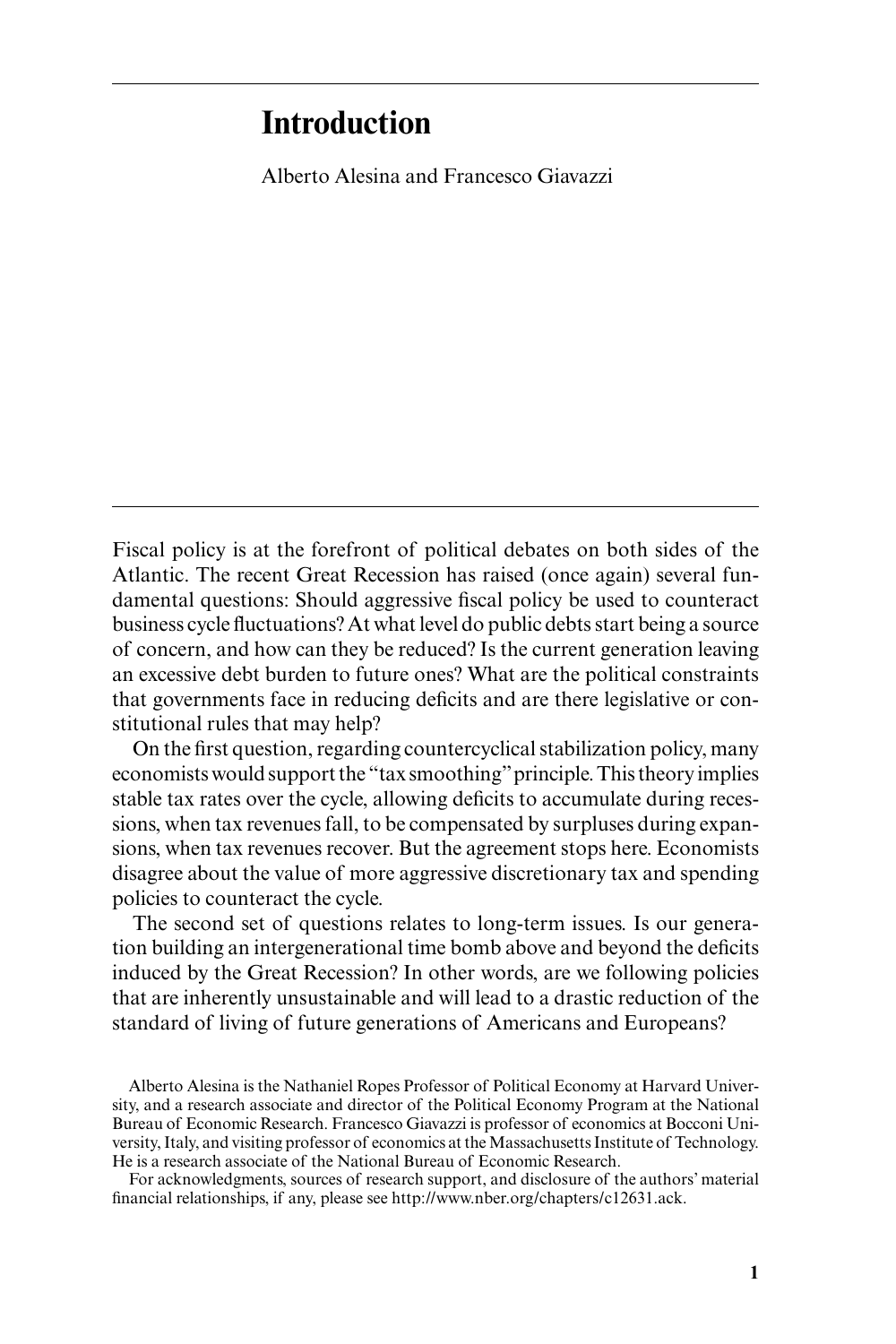The third set of questions relates to how to chip away at accumulated deficits. Will this occur by raising taxes or cutting spending? What taxes (if any) should we raise and which spending programs (if any) should we cut? Would some inflation help? Are we heading toward sovereign debt defaults, orderly or less so?

Finally, one has to recognize that fiscal policy is highly charged politically: we cannot ignore politics and institutional arrangements when discussing it. For instance, how willing is the current generation of voters to reduce deficits? Are there rules that should be adopted in national constitutions like balanced budget amendments?

There is much that we do not know about all these questions. In the area of monetary policy, academic research and the practice of central banking have joined forces in aiming to make monetary policy scientific. Research in monetary economics has deeply affected policymaking. During the Great Moderation we thought that we had solved most of the problems regarding monetary policy. The recent crisis has made our profession reconsider this conclusion, in particular with the lack of attention to the financial sector, which characterized previous research on optimal monetary policy in Dynamic General Equilibrium Models.

Fiscal policy has experienced a similar fate, perhaps starting from an even lower level of agreement between economists even before the Great Recession. In fact, researchers are still deeply divided on some crucial issues such as the size (and sometimes also the sign) of fiscal multipliers. Also, fiscal policy is much more politicized than monetary policy. Policymakers have been willing to delegate monetary policy to technocrats (central bankers), but they keep fiscal policy close to their chest. This is because spending programs and tax rates are the bread and butter of what politics is all about: politicians build coalitions within generations and across generations. Politicians rarely, if ever, are willing to delegate fiscal policy.

This book sheds some light on these issues, drawing from the best research available. Hopefully it will help make the practice of fiscal policy a bit more "scientific."

## **Discretionary Countercyclical Fiscal Policy**

The first question pertains to the need for aggressive discretionary fiscal policy during recessions like the one we have just experienced. Is it a good idea to engage in expansionary tax and spending policies during recessions?

This question has very different answers in models with a neo- Keynesian flavor or in full-employment models of the business cycle, like real business cycle models with no role for aggregate demand to stimulate output. In the latter type of model it makes no sense to advocate expansionary spending policies to stimulate output. Generally speaking, they would have the opposite effect by implying higher taxes in the future. Thus, if one does not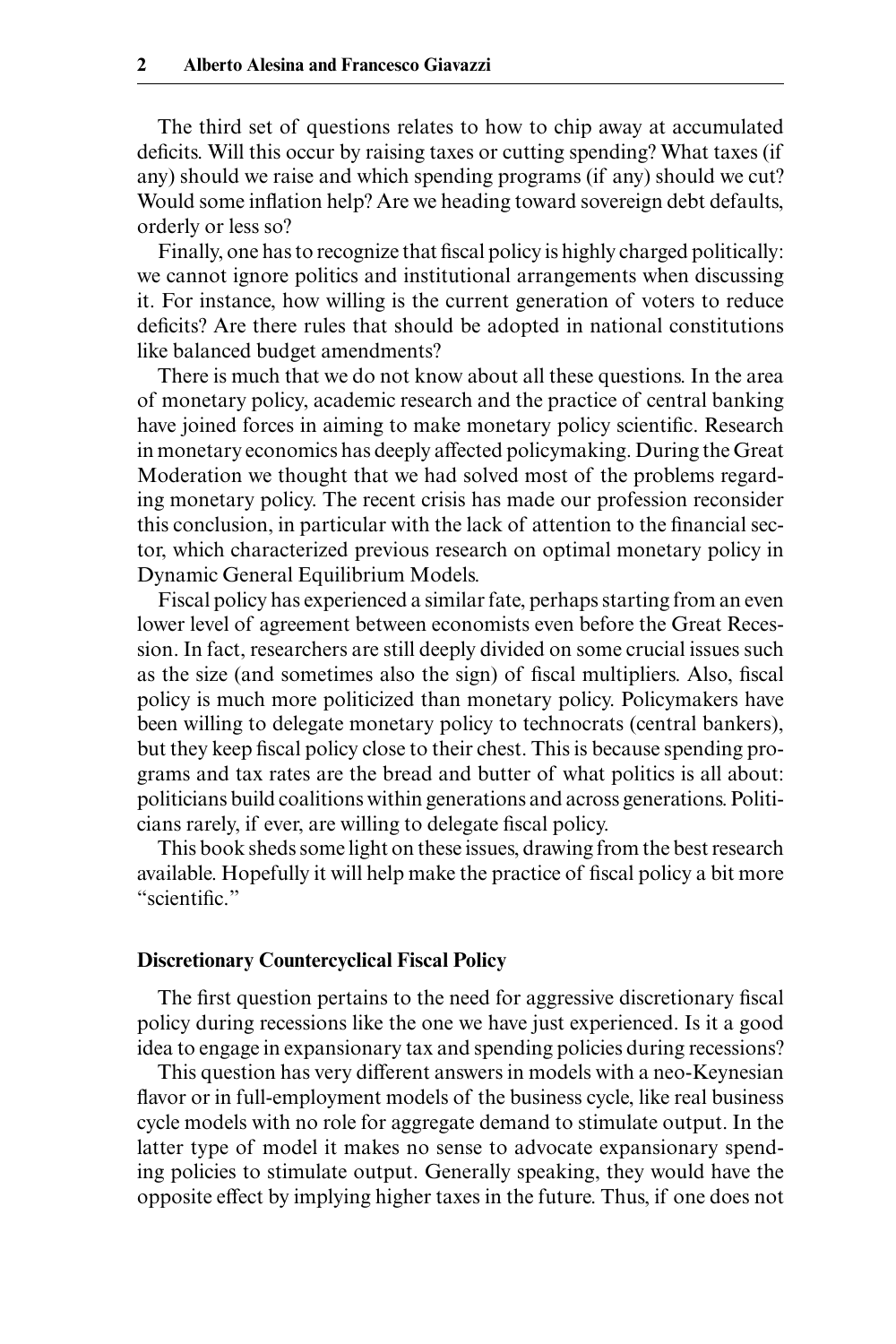believe that downturns can be caused by insufficient aggregate demand, and, conversely, that stimulation of aggregate demand can facilitate the end of recessions, asking about spending multipliers is meaningless.

If one instead thinks that when aggregate demand is lacking fiscal policy can have a role, then it makes sense to ask when and how discretionary fiscal policy can help reduce business fluctuations. The answer to this question depends, among other things, on the size of spending and tax multipliers. A spending multiplier measures by how much GDP increases for a one- dollar increase in government spending, and an analogous definition holds for tax multipliers. There are two difficulties of calculating these multipliers. First, government spending, taxes, and GDP are deeply correlated and move together. Movements in policy variables like spending and taxes affect GDP, but movements in GDP in turn affect tax revenues and certain spending programs (think of unemployment compensation). How does one establish a direction of casualty? The second difficulty is that fiscal policy does not act in isolation, and when evaluating the effects of, say, an increase in spending, one has to take into account what other factors were at work at the same time: monetary policy, the exchange rate, the international business cycle, and so on. Not an easy task.

Chapter 1 by Valerie A. Ramey and the accompanying discussion by Roberto Perotti illustrate these difficulties well and also effectively summarize what we know about spending multipliers. The bottom line seems to be that based upon US data, spending multipliers are most likely between 0.4 and 1.5. This is a very large interval. If the "true" multiplier were close to 0.4 it would be impossible to advocate an aggressive spending policy to stimulate the economy. In fact, such a multiplier would imply that for each dollar spent by the government, the private sector spends half a dollar less. If one then factors in the future cost of taxation needed to cover the additional spending, it is hard to imagine that this policy would be welfare- improving. The argument would be quite different if the multiplier were close to 1.5 instead.

Valerie A. Ramey and Roberto Perotti would probably agree on this wide range. Narrowing it should be high on the fiscal policy research agenda. But before moving forward, two methodological points of great importance need to be solved. On both issues the two economists sharply disagree. Ramey argues that the best way to isolate movements in spending, which are exogenous to the state of the economy, is to use defense spending as the "exogenous" component of federal spending. Defense spending is dictated by foreign policy needs, which are most likely uncorrelated with the state of the business cycle. In addition, changes in military spending during and after major wars are large and thus can provide much needed variability in the policy variables. Perotti instead believes that using military spending relies on too few wartime observations. In addition, he argues, in those war years many other confounding factors were at work, like the prohibition of purchasing durables for consumers, or "patriotic" effects on people's behavior.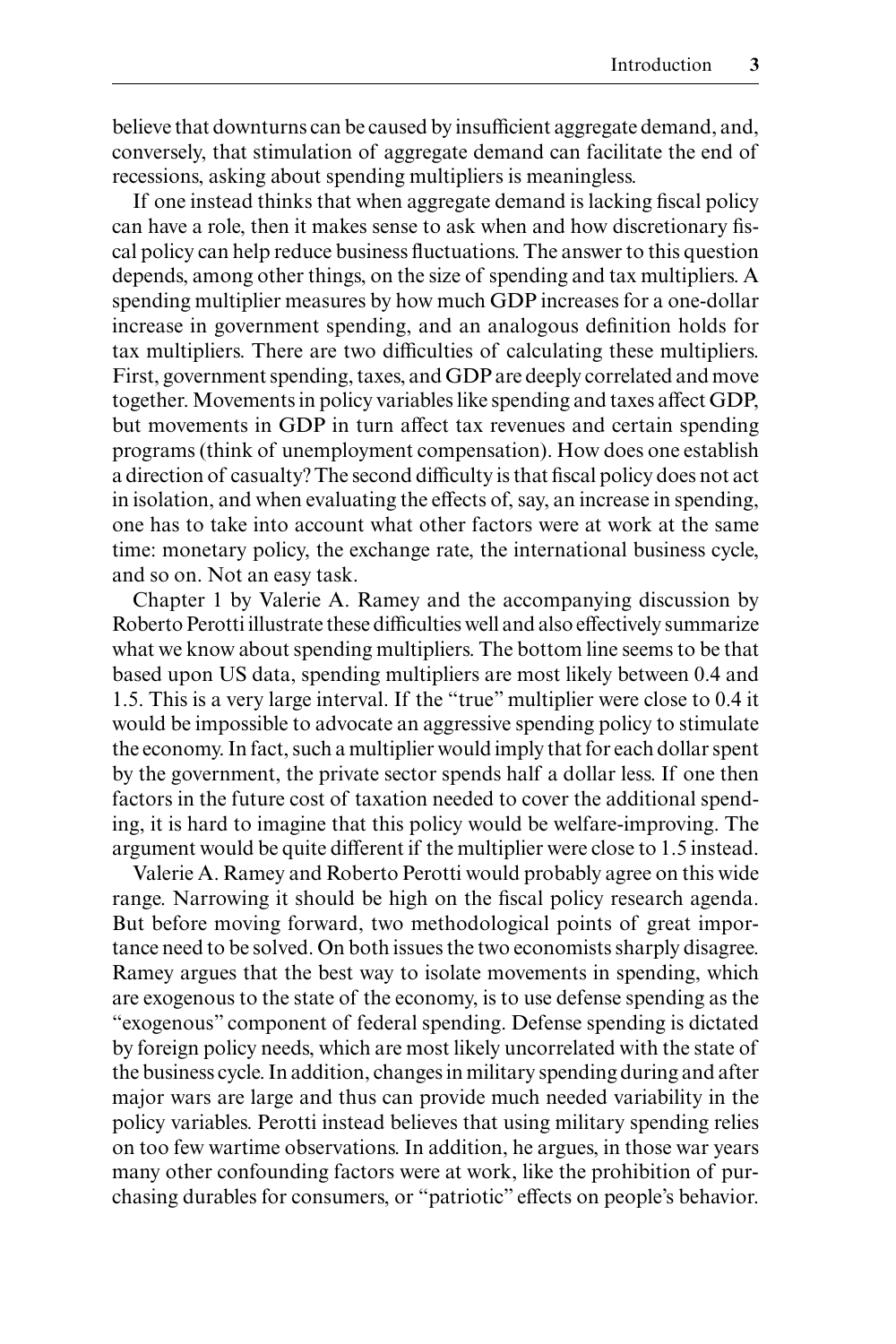However, it is a priori unclear whether these "war induced" behaviors and laws would bias the estimated multipliers up or down. The second methodological disagreement is on how important it is to distinguish on whether or not changes in government spending are anticipated by the private sector. Ramey thinks that it is important, but Perotti disagrees. The point is vital because if shifts in fiscal policy were anticipated, then the statistical techniques that are sometimes used to identify "exogenous" policy shifts (for example, imposing restrictions on a vector autoregression) would be invalid, and the multipliers thus estimated meaningless.

In her chapter, Valerie A. Ramey also investigates the effects of exogenous changes in government spending on employment. She finds that virtually all of the increase in employment comes from new government hires; that is, from the jobs directly created by the federal and local governments. The induced effect on private employment is very small or even absent. This is interesting in light of the recent discussion of the employment effect of the US stimulus package, because so far unemployment has remained stubbornly high in the United States. Ramey's results would suggest that this is because private employment does not respond much to government spending. Others would argue instead that the stimulus package was simply too small.

A common thread in some recent research is that there is no such thing as a "single" fiscal multiplier; that is, a single number policymakers could use to inform their fiscal actions. Chapter 2 by Alan J. Auerbach and Yuri Gorodnichenko shows that spending multipliers do not need to be the same in every period: their size may depend on other features of the economy. The kind of multipliers estimated by Ramey (and others) of, say, slightly less than one, is an average of larger multipliers during recessions and smaller ones during booms. This insight has important policy implications, since it suggests that during deep recessions spending multipliers are especially large.

A related argument concerns the effectiveness of fiscal policy when the zero lower bound on nominal interest rates binds. (Correia et al. 2011, for example, show that when monetary policy can no longer provide appropriate stimulus, tax policy can deliver it at no cost and in a time- consistent manner.) The results in this chapter are also relevant for a discussion of fiscal policy at the "zero bound," namely, in situations where interest rates cannot fall any more and monetary policy has almost exhausted its role as a stimulus to the economy. We say "almost" because during the recent Great Recession, several Central Banks have used nontraditional forms of interventions, which have made it a bit less obvious what the zero lower bound is as in the traditional liquidity trap of a Keynesian nature.

In chapter 3, Francesco Giavazzi and Michael McMahon come to a similar conclusion by following a different approach based on micro data. They study how individual heads of households respond to a particular type of government spending: military contracts awarded by the Pentagon. Their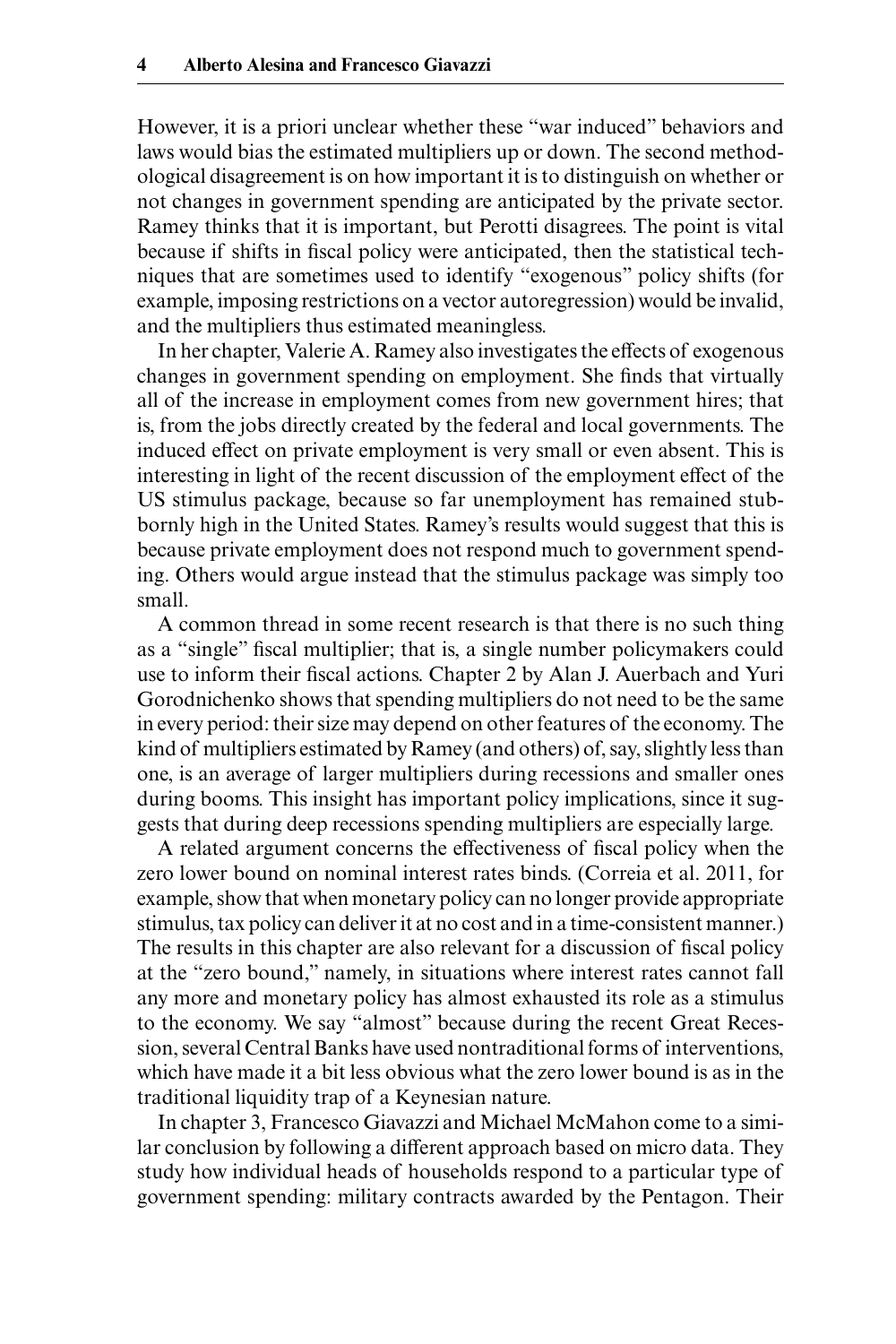way to identify "exogenous" shifts in government spending uses the variation of spending not across time, but across US states—a strategy that allows them to control for other factors that were at work at the same time as fiscal policy was changing: monetary policy, the exchange rate, the international business cycle, all summarized in "time fixed effects." That is, they hold constant everything that varied over time and focus on comparing different states in the same year. Similar to Auerbach and Gorodnichenko, they also find significant differences in the effects of government spending, depending on the state-specific unemployment rate. In states with relatively low unemployment, government spending could have insignificant or even negative effects on private consumption. On the contrary, private consumption increases in high-unemployment states, suggesting that in such states the multiplier is likely to be positive. They also find that fiscal policy can have important distributional effects, since there is significant heterogeneity in households' responses to shifts in government spending. For instance, lower- income households and households where the head works relatively few hours per week following an increase in spending tend to reduce consumption. Heads who on average work relatively few hours, differently from those working full time, also respond to an increase in spending by working more—a result that confirms that fiscal policy can have important supplyside effects.

Recognizing that the effects of fiscal policy are heterogeneous is important not only when considering the consequences of fiscal action at different points along the business cycle, but also when considering their effects in different countries. Favero, Giavazzi, and Perego (2011), for example, find that the effect of fiscal policy on output is different across countries. They find that the response of output to a fiscal retrenchment ranges from significantly contractionary in Belgium and France, to not significantly different from zero in the United Kingdom and Italy, to initially zero and then slightly expansionary in Canada and the United States, to significantly expansionary in Japan and in Sweden, at least on impact. Interestingly, one example of expansionary contractions is Japan, the country with the highest debt ratio in the Organization for Economic Cooperation and Development (OECD), suggesting that the level of the debt is important in determining the sign of fiscal multipliers.

And what about tax multipliers? A widely cited paper by Romer and Romer (2010) identifies several episodes of large shifts in taxes in the United States and argues that tax multipliers are quite large, in the order of three. This number seems unreasonably large, particularly when confronted with the results of previous research, such as Blanchard and Perotti (2002), who find a multiplier close to one. Recent research by Perotti (2012) and Favero and Giavazzi (2012) has suggested that tax multipliers could be much smaller: the impact of a shift in taxes on output growth rarely exceeds one, although it could be larger than spending multipliers, contrary to the basic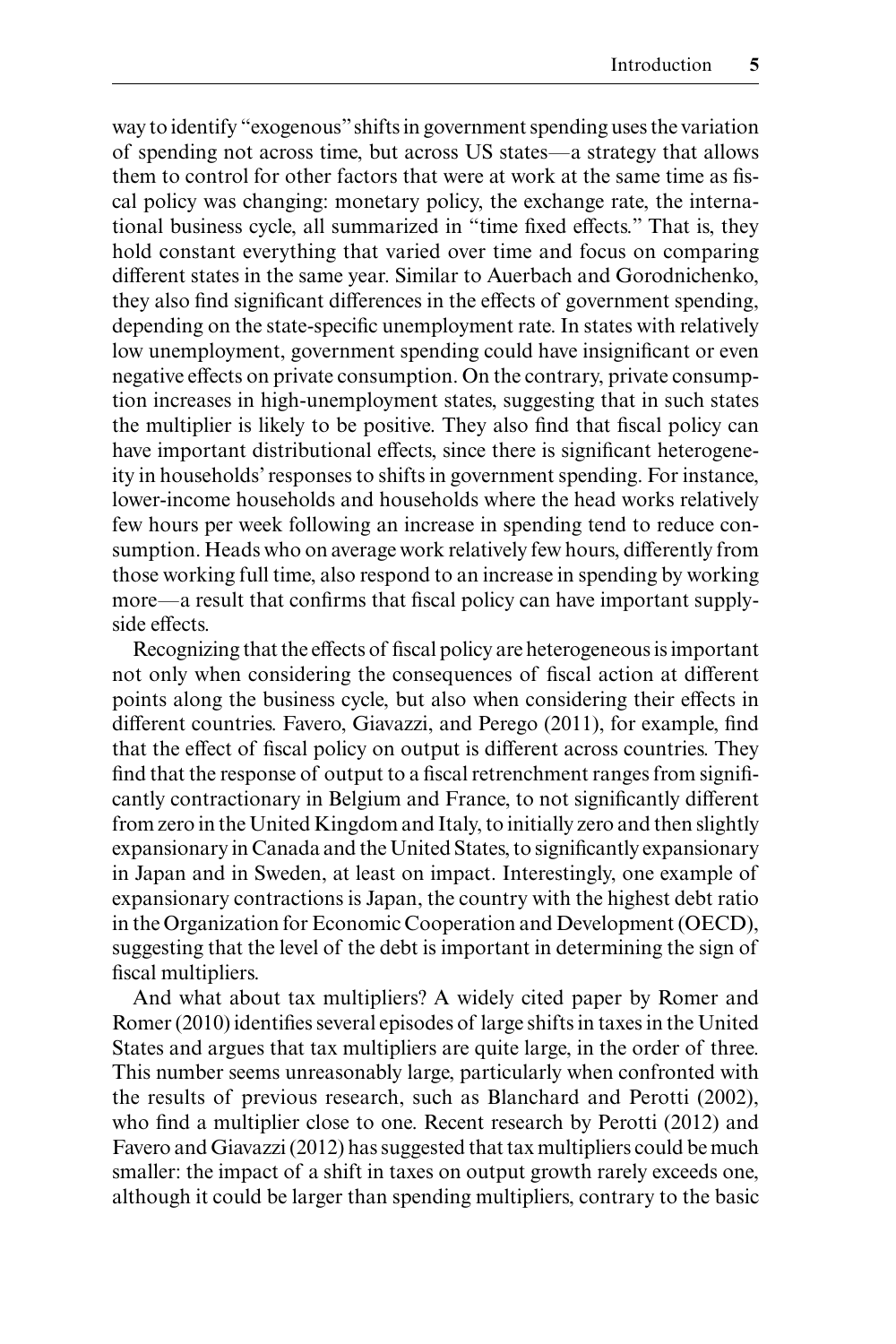Keynesian model. Confirming the results on heterogeneity, they also point to the instability of the tax multiplier, at least in the United States, before and following 1980: larger before 1980, smaller in the following decades where it is not significantly different from zero.

In summary, what can one conclude about fiscal multipliers? The very basic textbook Keynesian argument is that spending multipliers should be (much) larger than one, and tax multipliers should be smaller. The evidence seems mixed at best. Spending multipliers appear to be smaller than tax multipliers and most estimates of tax multipliers place them not too far from one. The Keynesian argument in favor of aggressive spending policies may have a bigger bite during deep recessions. One also has to take very seriously the notion that multipliers might be different in different states of the economy (recessions versus expansions, low versus high debt). There is still a lot of uncertainty about the size of multipliers, but one needs to allow for them being different if we want to make progress in understanding the role of discretionary fiscal policy. Even though multipliers might be larger in recessions, one has to take into account two caveats. First, one has to keep in mind the "long and variable lags" argument by Milton Friedman. Namely, by the time an expansionary fiscal package has been decided, approved, implemented, and spent, it may come into action too late and thus be useless or even counterproductive. The second caveat is how to evaluate the future costs of reducing the accumulated deficits generated by aggressive spending programs, an issue to which we now turn to. In fact, by and large the literature on fiscal multipliers is silent regarding the long-run effects of expansionary fiscal policy (although Favero, Giavazzi, and Perego [2011] show that the size of spending multipliers depends on how the government is expected to meet its intertemporal budget constraint). In other words, one may believe that fiscal multipliers are relatively large and therefore engage in deficit spending during recessions. This may help during the recessions, but what are the medium term long-run costs of such a policy? What are the costs associated with debt accumulation? This problem is made even worse if one adds political economy considerations here. A deficit accumulated during a recession could be relatively easily eliminated by allowing surpluses during expansions, retrenching the expansionary measures introduced during the recession. However, experience shows that policymakers are eager to embrace the deficit spending side of the equation, but reluctant to embrace the other side. Surpluses are almost never large enough during expansions. The result is a series of deficit spending during recessions, which lead to ever-growing debt levels. These potential costs are not incorporated in these measures of fiscal multipliers. A different way of putting it is that we know very little about welfare. Even assuming that spending multipliers are relatively large (say, above one), do we know if aggressive spending policy during recessions raises overall welfare when we take their long-run effects into account?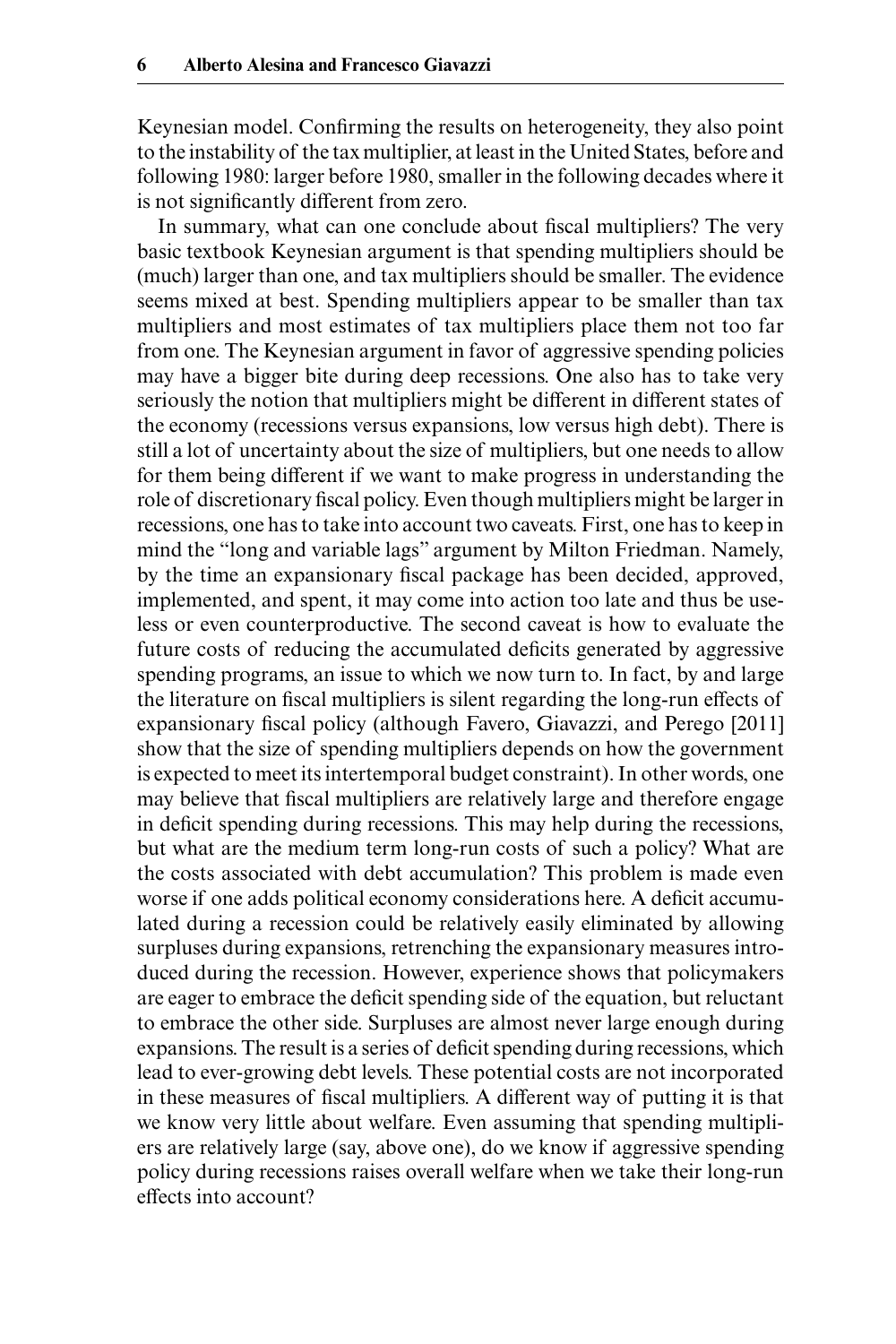The problem is made even worse by the aging of the population and the shrinking of the number of taxpayers relative to the beneficiaries of government transfers, an issue we address in the next several chapters.

#### **Long- Term Accumulation of Debt**

The recent Great Recession has generated a very large increase in government indebtedness, both in the United States and in Europe. But this could only be the tip of the iceberg: debt problems in advanced economies could be even deeper than what has been caused by the Great Recession. Their roots are structural.

Chapter 4 by William Easterly makes a simple but important point. He argues that advanced economies did not adjust their fiscal policy to a secular decline in their rate of growth. Such secular decline is "normal": richer countries are expected to grow less as they become richer according to many, although not all, models of long- term development. Governments in those countries have not adjusted their fiscal policies to this basic fact, and debt over GDP ratios have kept increasing simply because the denominator of this ratio was growing less while the growth of the numerator was not adjusted accordingly. A different way of putting it is that many OECD economies mistook (perhaps strategically for short- term attitudes of various governments) a secular decline of their rate of growth for a temporary one. While a temporary one would not require a structural fiscal adjustment, a permanent one would. Yet in other words many OECD economies tried to "fight" a secular downturn in growth with temporary expansionary spending policies that were largely ineffective. This is why many countries, when hit by the Great Recession, were in an already weak fiscal position with large accumulated debts. A perfect example is Italy, where a decade-long decline of growth started in the early nineties and led to an increasing debt over GDP ratio, even with relatively small current deficits.

This problem is compounded, according to chapter 5 by Richard W. Evans, Laurence J. Kotlikoff, and Kerk L. Phillips, by an underestimation of the liability of the current generation versus future ones. According to this chapter, the current generation is following policies that will lead to an exceptionally high burden for future ones. Indeed, projection of Medicare and Social Security spending with unchanged policies look definitively unsustainable for the United States and similar consideration applies to many other countries. This chapter suggests that if a generation introduces unsustainable policies the problem compounds very quickly, leading to disaster—namely, to the inability of the government to fulfill its obligations. Chapter 5 is a reminder of how dangerous it can be to rely on conventional measures of deficits, which often disguise intergenerational obligations that escape such measures. This chapter is a sobering reminder of the importance of a careful analysis of what true government liabilities to future generations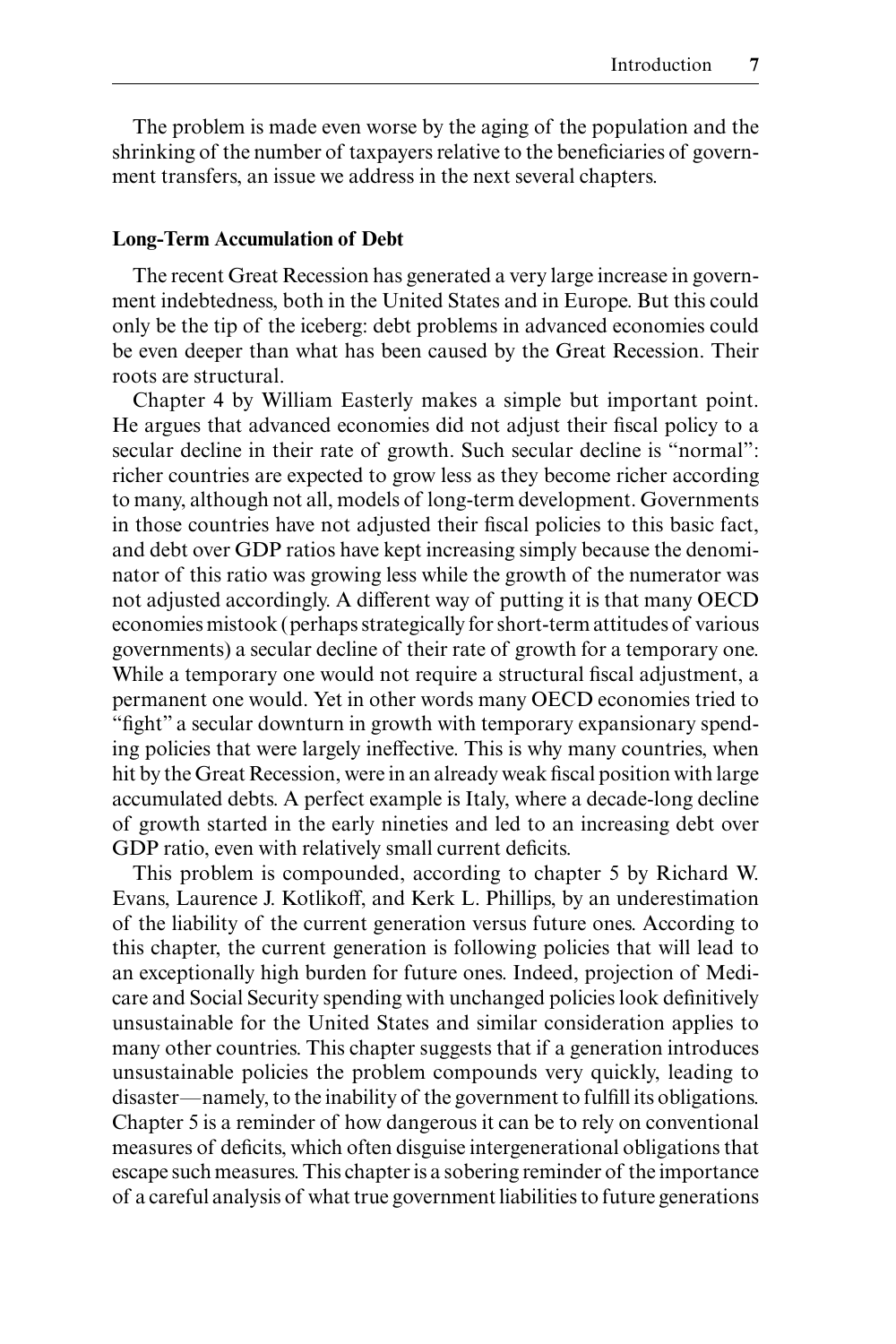really are; in other words, of the importance of the so-called "generational accounting" principle. Often the budget deficit, as conventionally measured, is just the tip of the iceberg of the liabilities that the current generation is banqueting to future ones. In addition, measures that reduce current deficits as conventionally measured are simply a rewriting of the book to borrow even more from the future.

In this regard chapter 6 by Mathias Trabandt and Harald Uhlig raises an additional warning flag. European countries, and to a lesser extent the United States, have reached levels of government spending and taxation approaching 50 percent of GDP, and in a few cases even more. When considering further increases in government spending, one should start worrying about whether they would imply levels of taxation approaching the maximum that can be extracted from an economy. In other words, the question is how far various economies are from the top of their Laffer curve. Obviously the answer depends upon the various assumptions that the authors use to estimate Laffer curves. However, under the assumptions of the model, the picture that emerges is somewhat worrisome; many countries are not too far from the top of the Laffer curve. This raises the question of how much additional space tax increases have to solve the debt problems of OECD economies.

What should we expect given this worrisome scenario? If substantial tax increases are not feasible (as argued in chapter 5), and large spending cuts are difficult to implement, is inflation the way out, or will widespread defaults occur? This is the topic addressed in chapter 7 by Eric M. Leeper and Todd B. Walker. In a famous article, Sargent and Wallace (1981) argued that if primary deficits are impossible to reduce, then monetary policy loses its ability to control inflation. In such a situation the economy falls into a regime of "fiscal dominance": politicians set the rules and the central bank has no choice but to raise inflation to generate the seigniorage revenue necessary to avoid a default. In the current world the inflation solution—and thus the Sargent- Wallace argument—often look unrealistic, both because in many countries the independence of the central bank is protected by law, or even by a constitution (such as for the European Central Bank), and because in the midst of a world recession it is hard to envisage a surge in inflation. This chapter argues that there is a subtler way for the central bank to monetize the debt, one that does not necessarily require a large increase in inflation. The reason is that not all government bonds are real, that is, indexed to the price level, as the Treasury Inflation-Protected Securities (TIPS) issued by the US Treasury. Recognizing that most government bonds are nominal introduces a direct channel from fiscal policy to inflation, which does not rely on seigniorage. Instead, it springs from the fact that a nominal bond is a claim to a *nominal* payoff—dollars, euros, or pounds—and that the *real* value of the payoff depends on the price level. Higher nominal debt may be backed by real resources—real primary surpluses and seigniorage—or it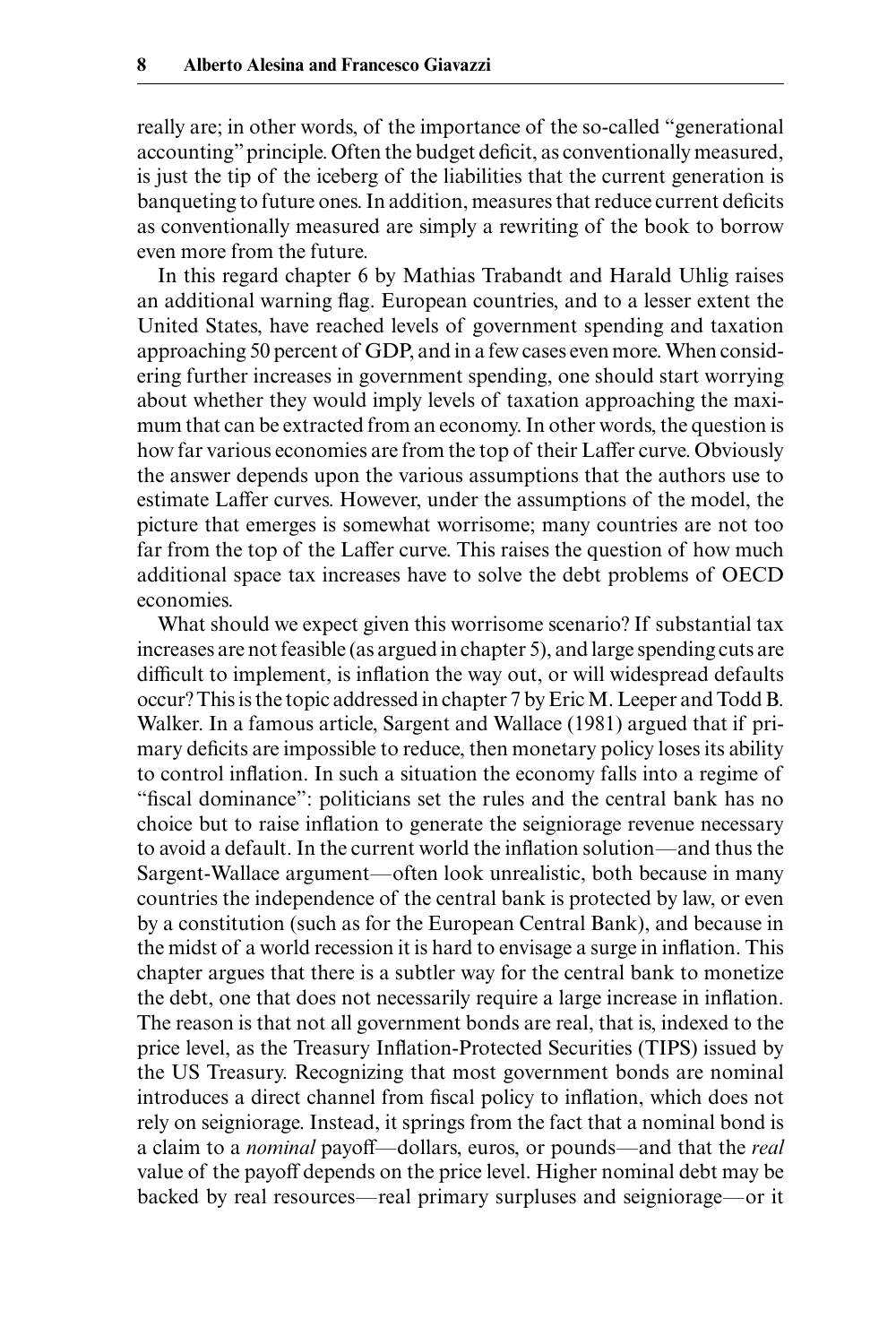may be backed only by *nominal* cash flows. When real resources fully back the debt, the Sargent-Wallace intuition holds and fiscal policy is inflationary only if the central bank monetizes deficits. But when the government cannot or will not raise the necessary real backing, the fiscal theory creates a direct link between current and expected deficits and inflation: it is fiscal, not monetary policy, that determines the level of prices in the economy. The bottom line is that the concern for a monetization of the debt could be more serious than it is often thought to be.

In summary, the message from this set of chapters is very sobering and should make policymakers pause. The fiscal problem of OECD countries may be substantially deeper than the short- term one caused by the Great Recession. Our generation may have followed policies that are inherently unsustainable and need radical changes above and beyond the short- term fiscal adjustments, which are on the books of current governments on both sides of the Atlantic. This point leads us directly into the next issue—namely, how do we reduce budget deficits and chip away at accumulated debts?

### **How Do We Reduce Deficits?**

Given that virtually everyone agrees that sooner rather than later OECD countries will need to reduce deficits and debt over GDP ratios, the next question is how to do it and how costly it will be in terms of induced recessions. This is a topic that, not surprisingly, has received an enormous amount of attention in recent months. There are two critical questions. First, if one needs to reduce deficits, is it better to do it on the spending side or on the tax side? Second, is it possible to achieve large budget consolidations limiting or even eliminating the short- term recessionary costs implied by the basic Keynesian model?

The connection with the first set of chapters of this book is obvious, since the size of fiscal multipliers is a central issue in answering the first question. Chapter 8 by Roberto Perotti, however, follows a different methodology, analyzing in great detail case studies of a few large fiscal adjustments. This allows us to understand in much more detail the policy packages that are more likely to be successful. This chapter is the latest installment in a long series of papers, which, one way or the other, have looked at case studies of large fiscal adjustments. The first in this series was by Giavazzi and Pagano (1990). That paper studied the experience of Denmark in the early 1980s and Ireland at the end of the same decade and argued that these episodes represent clear cases of expansionary fiscal adjustments. The argument was that an increase in consumers' and investors' confidence, associated with the drastic fiscal change and reflected in a sharp fall in long-term interest rates, compensated the Keynesian effect of tax hikes and spending cuts. A large literature has followed that paper, making two points: spending- based adjustments are less contractionary and are more likely to lead to a perma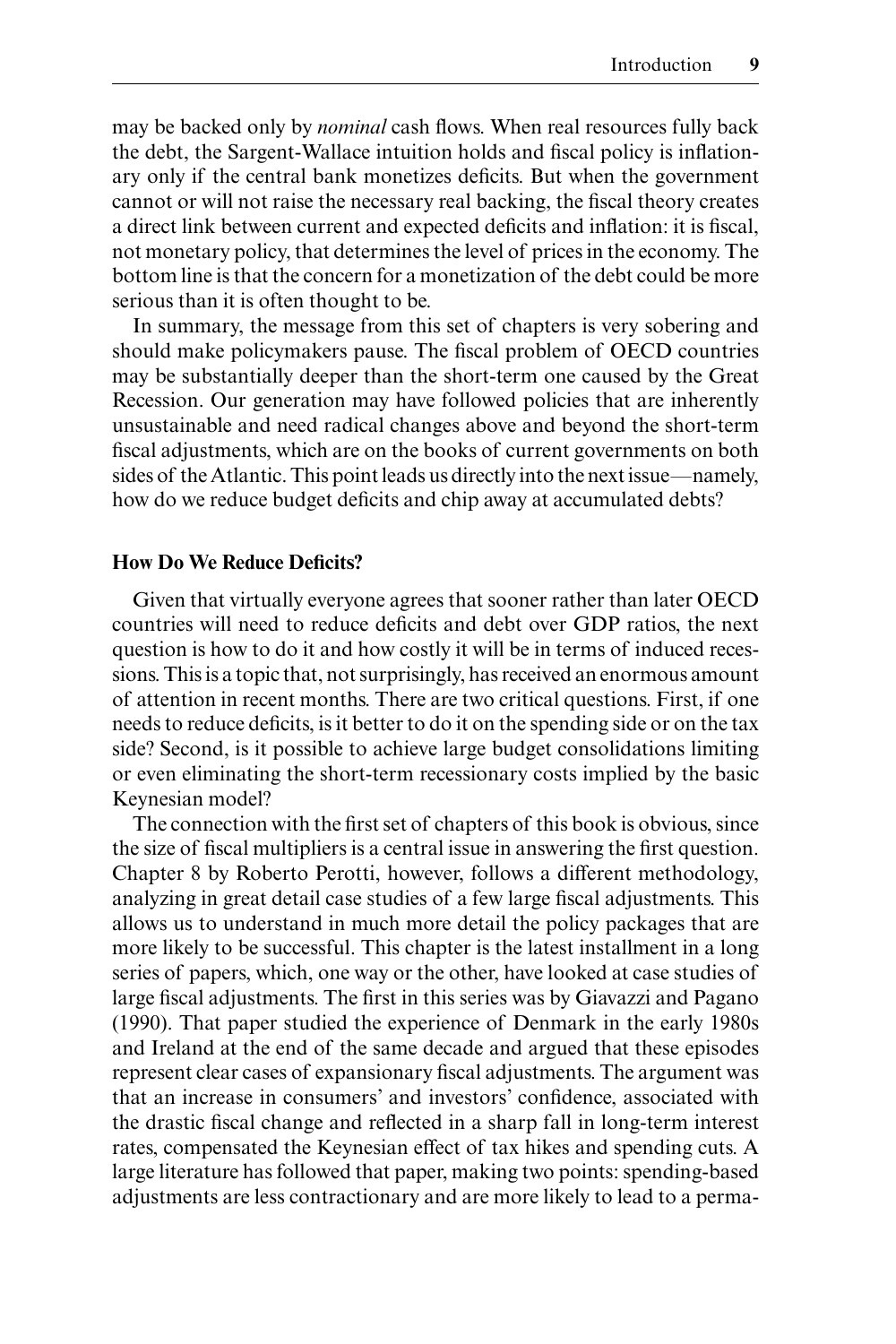nent stabilization or a reduction of the debt GDP ratio. Second, in some cases spending- based adjustments have been associated with no recession at all, even in the short run, thus producing expansionary fiscal adjustments. A survey of this literature is found in Alesina and Ardagna (2010).

One difficult issue in this literature is how to identify episodes of large discretionary policy changes. Until recently the identification criteria was based on observed outcomes: a large fiscal adjustment was one where the cyclically adjusted deficit over GDP ratio fell by a certain amount (normally at least 1.5 percent of GDP). The idea was that such a large adjustment in the cyclically adjusted deficit was unlikely to be driven by the business cycle and was instead an indication of a discretionary active fiscal adjustment package. Assuming that the cyclical adjustment was reasonably done, that did not seem a bad assumption to make. Alesina and Ardagna (2010) confirmed the results of many other papers along the same line: in OECD economies with close to 50 percent of government spending as a fraction of GDP, spending-based adjustments are very likely to be less costly than tax-based ones. A large fiscal consolidation accompanied by a menu of other policies (income policies leading to wage moderation and an accommodating monetary policy leading to a weaker exchange rate) can be much less costly than we normally think, not only in the medium run but also in the short run. In some cases fiscal adjustments can even be expansionary.

A recent paper by economists at the IMF (2010) suggested a different way of identifying large, exogenous fiscal adjustments. Following the narrative approach pioneered by Romer and Romer (2010), they picked cases that (according to their criteria) were discretionary attempts by governments to reduce deficits aggressively. Although the presentation of that paper emphasized the differences with earlier work, the findings were essentially in line with the results summarized by Alesina and Ardagna (2010) in the sense that both agree that spending- based adjustments are superior to taxbased adjustments in terms of their effects on the economy. The IMF study finds that on average, in the episodes their identification technique picks up, adjustment cause modest recessions in the short run. The IMF findings, however, will have to be revisited since a later IMF paper (Devries et al. 2011)<sup>1</sup> using the same methodology came up with a slightly different set of fiscal stabilization episodes (see Favero, Giavazzi, and Perego [2011] for a comparison of the results obtained using the two sets of data).

Chapter 8 sums up this debate. It argues that fiscal adjustments are multiyear complex policy packages and that one can learn a lot from detailed case studies. One lesson is that several accompanying policies favor the success of a fiscal adjustment and can moderate the effects on the economy. For instance, income policies (wage agreements) help, and such policies are helped by fiscal programs that slow down the dynamics of public sec-

<sup>1.</sup> The data set is available at www.imf.org/external/pubs/cat/longres.aspx?sk=24892.0.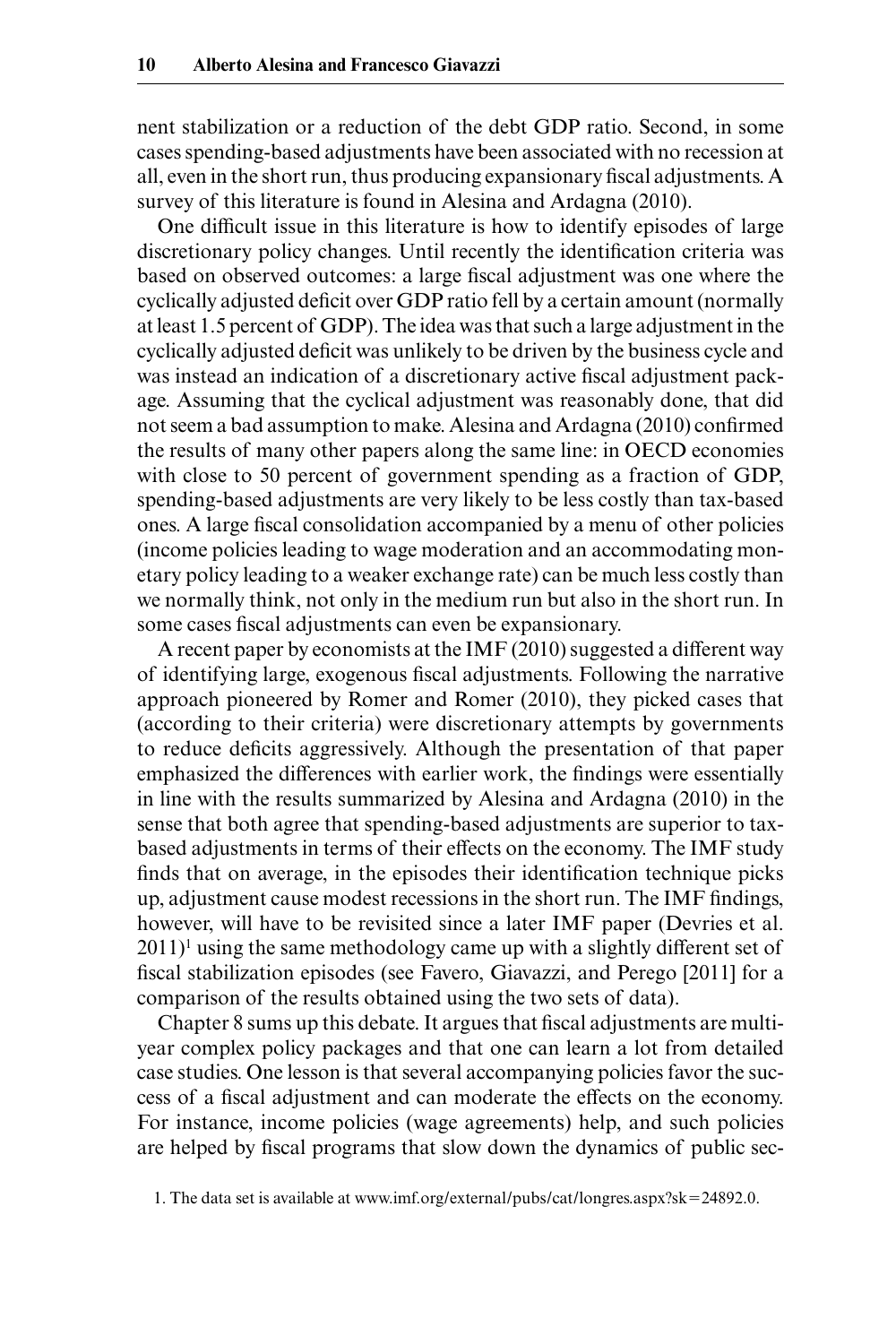tor wages. Wage moderation, and sometimes exchange- rate devaluation (induced by an accommodating monetary policy) help competitiveness, inducing a temporary export boom that can compensate a slowdown in domestic demand. The behavior of private investment is sometimes central if entrepreneurs react positively to a change in fiscal stance. The bottom line is that this chapter provides a healthy warning against oversimplification in the description of policy packages, which are often complex, multifaceted affairs.

One observation made by many papers that have examined fiscal adjustments, especially in European countries, is that there are two key spending items that need to be tackled by governments who seriously want to chip away at large debts: the government wage bill and public pensions.

Chapter 9, by Pierre Cahuc and Stéphane Carcillo, examines government wages. The interesting finding of this chapter is that what matters for a country's fiscal sustainability is not the size of the public sector per se, and thus its overall wage bill, but the transparency of the government and the freedom of the press. Two countries exemplify this. Greece is a typical example of a country where weak transparency and lack of freedom of the press induce drifts of the public wage bills during booms and election years that governments have no incentive to counteract when economic difficulties arise, with the result that public sector wages eventually result in large overall deficits. At the opposite end of the spectrum, in Denmark the public sector wage bill is higher than in Greece (17 percent of GDP on average between 1996 and 2008, compared with 11 percent in Greece), but the transparency of public institutions and the freedom of the press put pressure on governments to avoid deficit-financed increases in public wage bills. Chapter 9 stresses that it is transparency and freedom of the press that prevent unsustainable increases in the public wage bill. From the standpoint of fiscal balance, it is not the size of the public sector, but whether it contributes to an overall budget deficit, that is the key consideration.

The main message of chapter 10 by Axel H. Börsch-Supan—which provides a careful and very useful review of the state of pension systems in the major OECD countries—is similar. There is no single optimal pension policy since initial conditions (culture, history, and political preferences, all of which have shaped the design of the welfare state) differ so much among countries. Some general lessons can still be drawn from the attempt of several countries at controlling their pension expenditures. The introduction of notional defined contribution (NDC) systems reduces fiscal strain when implemented early and consistently, such as in Sweden and (to some extent) in Italy. It failed, however, in Germany, where, as Börsch- Supan notes, the taste of a funded system seems unpalatable. Automatic stabilizers, such those introduced in the NDC systems in Sweden, Italy, and Poland, and the indexation of pension benefits to the dependency ratio introduced in Germany, may also help to put pension systems on a long-run fiscally sustainable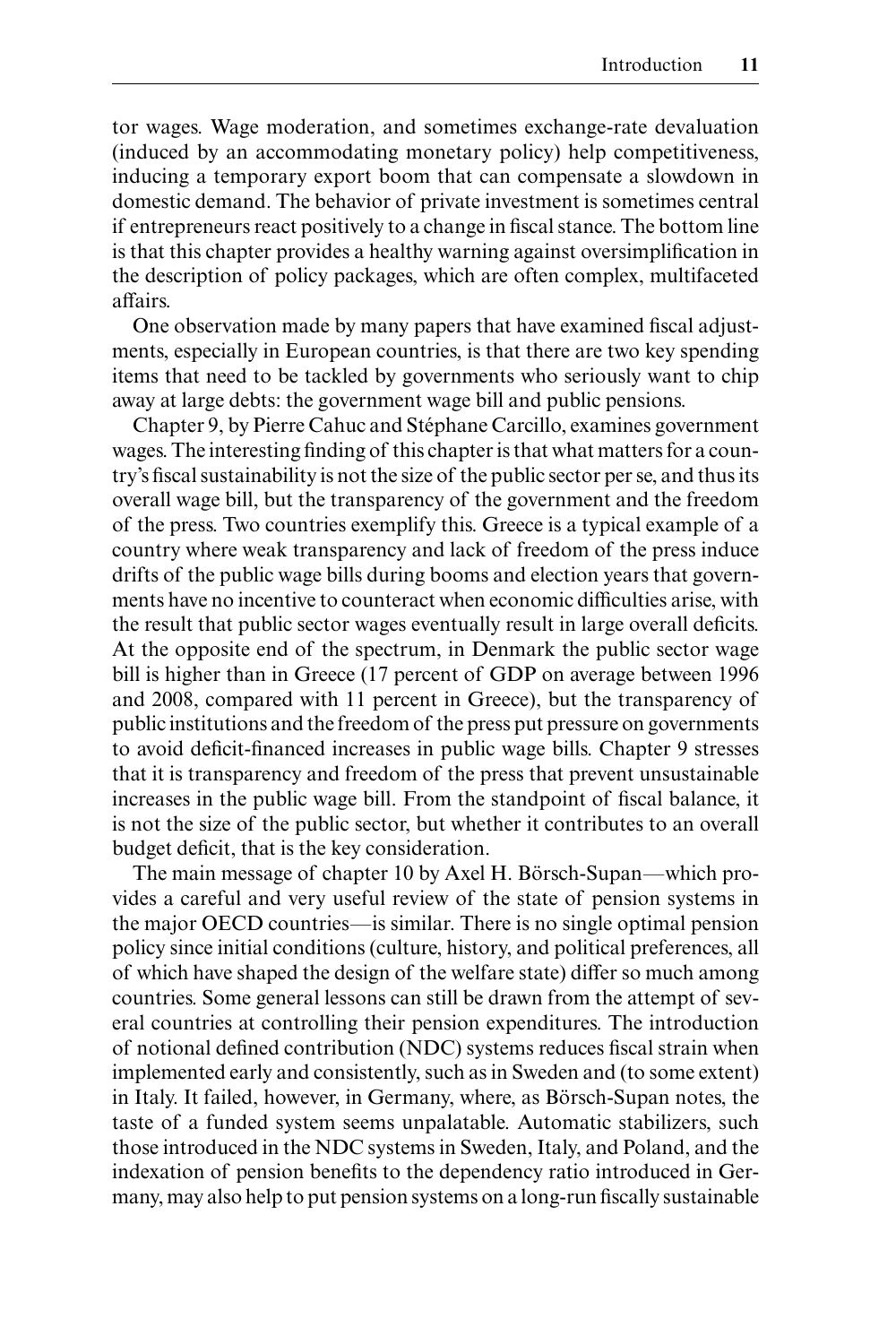path since they are sheltered from day-to-day political opportunism. One may want to introduce similar automatic rules for the retirement age, such as a proportionality rule that keeps the ratio of time spent in retirement to time spent working constant. The sheltering effect, of course, goes only so far. In Germany, for example, the sustainability factor in the benefit formula has been set out of force through a "pension benefit guarantee," which rules out any nominal benefit reduction, and parts of the dynamic increase in the retirement age have been offset by the introduction of new duration-ofservice rules. By and large, however, pension reforms introducing automatic stabilizers have worked better than those without such mechanisms.

What about taxes? How can tax reform help reduce debt and deficits? Chapter 11 by Ruud de Mooij and Michael Keen discusses the tax side of fiscal adjustments. It first explores the idea, prominent in troubled Euro area countries, of a "fiscal devaluation"—that is, shifting from social contributions to the value added tax (VAT) as a way to mimic a nominal devaluation. An excellent theoretical discussion of fiscal devaluations can be found in Gopinath, Farhi, and Itskhoki (2011). The empirical evidence presented shows that in Euro area countries fiscal devaluations could improve the trade balance quite sizably in the short run, though the effects will eventually disappear. The paper then assesses the wider scope for using a VAT to achieve a fiscal consolidation. It is sometimes argued (see, e.g., Gale and Harris 2011) that in the United States and Japan the introduction of a VAT could go a long way toward solving the countries' fiscal problems. But VAT reform faces strong political opposition from two quite different quarters. The argument on the left is that the VAT is regressive. The argument on the right is that it makes raising revenue much easier, thus creating an incentive to inflate government expenditure (see, e.g., Holtz- Eakin 2011). The popular perception of the VAT as inherently regressive is hard to dismantle, impeding both base- broadening in Europe and rate- raising or introduction in Japan and the United States. It would be comforting to believe that resistance of this kind will be overcome by good analysis communicated effectively. But these points have been well-known, to key policymakers at least, for many years and yet no real progress has been made.

In summary, one can draw a few relatively sound conclusions from these chapters. Large fiscal adjustments have occurred in the past. When implemented mostly on the spending side and accompanied by an appropriate mix of policies, their recessionary effect can be minimized or much attenuated. An interesting question is which are the desirable accompanying policies in the current situation. For instance, devaluations are not feasible for individual members of the Euro area, but a devaluation of the Euro itself would help. On the other hand, wage moderation supported by public wage restraint is a feasible avenue to follow. A possibly worrisome feature of the current situation is the fact that contrary to previous experiences of large fiscal consolidation that occurred in individual economies, in the next few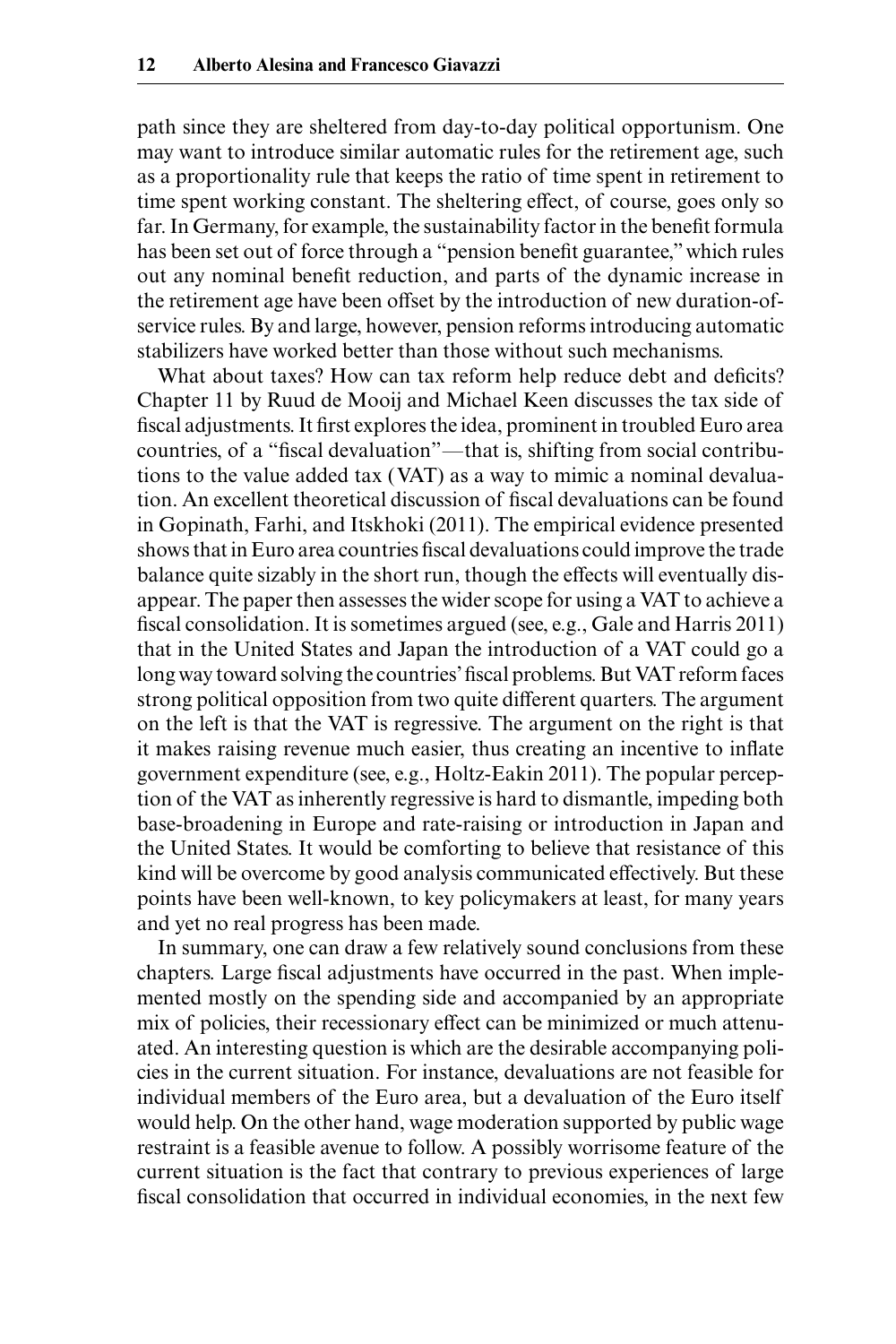years many countries will have to follow restrictive fiscal policies at the same time, on both sides of the Atlantic.

#### **Politics and Institutions**

Fiscal policy is much politicized because it has very obvious and large redistributive consequences, both within a generation and across generations. While policymakers have been willing to delegate monetary policy to independent institutions (national central banks or even a super national independent central bank like the ECB), they have kept fiscal policy very close to their chest and thus to day-to-day politics. Delegation of fiscal prerogatives to EU institutions like the Stability and Growth Pact has not worked well because it has proven impossible to force national governments to stick by it. France and (remarkably) Germany were the two countries that first violated it.

An interesting question, then, is whether it is possible for national governments to follow rules of behavior and therefore keep fiscal policy at arms' length from day-to-day politics. There are two key questions. First, which rules should a government adopt? Second, can a supranational entity, like the EU, impose to a national sovereign a rule? Chapter 12 by Charles Wyplosz begins by arguing that national governments do need to be constrained by fiscal rules to correct the externality introduced by the power of interest groups that lead to a deficit bias. The question is, which rules? Unfortunately the simplest one may not be the most efficient, and the most complicated one may not be easily enforceable. The simplest possible rule is a balanced budget law stating that the budget has to be balanced every period. This rule is easy to verify, but it does not allow the necessary budgetary flexibility over the cycle. A cyclically adjusted balanced budget rule would allow such flexibility, but it would be hard to verify. How would we agree on the correct cyclical adjustment? Each government would always try to justify that a deficit is due to a cyclical slowdown. Another rule often discussed is the "golden rule." This is a balanced budget rule that allows deficit financing for public investment. While the general principle that governments, like private corporations, should be allowed to amortize investment expenditure is obviously correct, the point is whether lack of growth throughout the OECD is primarily the result of a lack of public investment. We do not think it is (see Leduc and Wilson 2012). Another arrangement sometimes adopted is fiscal boards. These are independent bodies of economists and public servants that offer opinions on the sustainability of national fiscal policies and sometimes (as in the Netherlands) of political platforms ahead of general elections. Their views should serve as a constraint on governments. The chapter's wise conclusion is that rules are neither necessary nor sufficient to achieve fiscal discipline, yet they help. Similarly, fiscal institutions are neither necessary nor sufficient to achieve fiscal discipline, but they help. In this case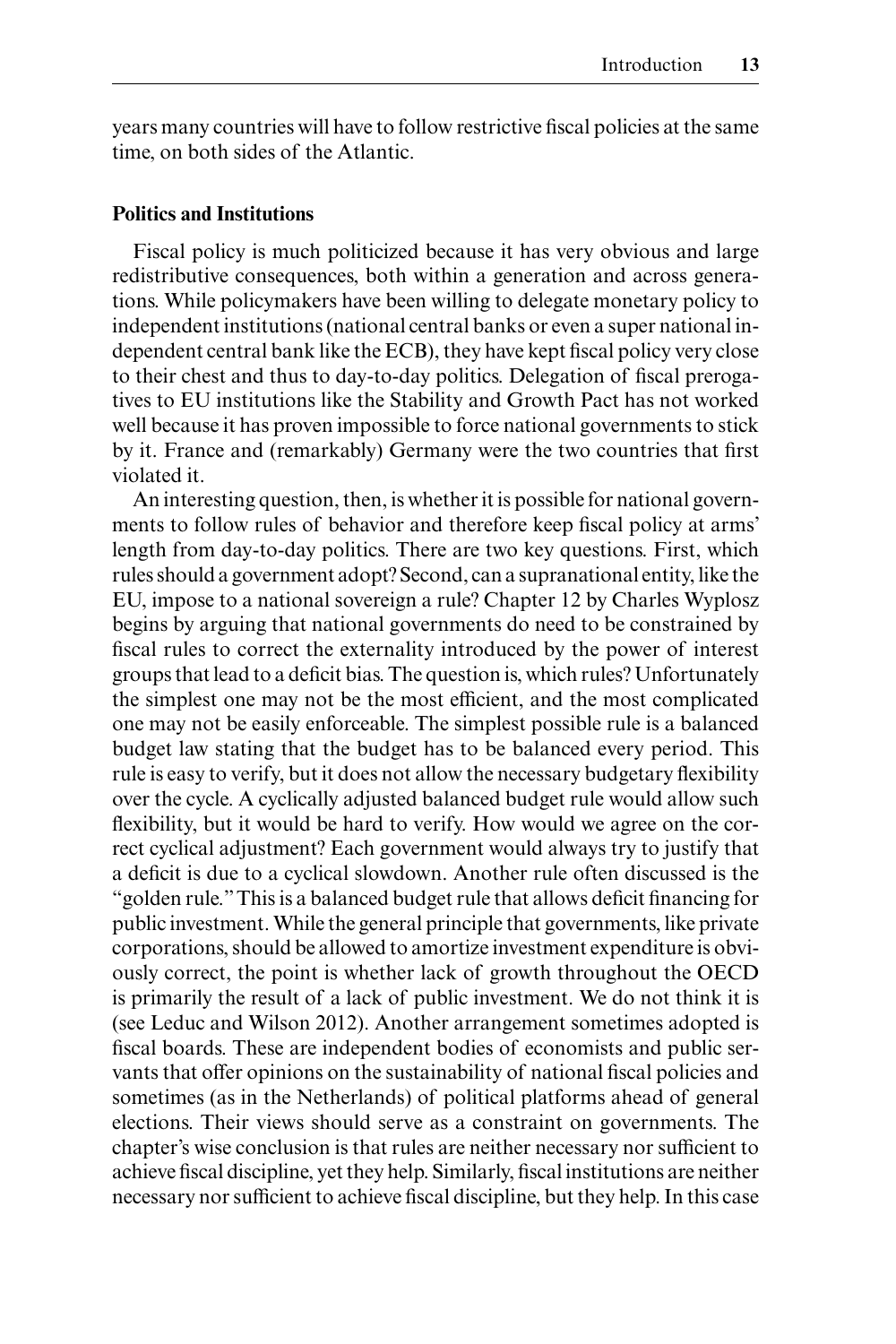we face a delicate balance. Institutions must bind the policymakers without violating the democratic requirement that elected officials have the power to decide on budgets. This argues against assigning wide discretionary powers to fiscal institutions, but it is fully compatible with giving them either the authority to apply legal rules or to act as official watchdogs.

One of the arguments for rules is that a government has a hard time reducing deficits because any such policy would lead to an immediate political defeat in the next election. Chapter 13 by Alberto Alesina, Dorian Carloni, and Gianpaolo Lecce looks at the evidence about this so-called conventional wisdom—namely, that deficit-reducing policies are the kiss of death (electorally speaking) for fiscally conservative governments. This chapter shows that the empirical evidence on this point is much less clear cut than the conviction with which this conventional wisdom is held. The authors find no evidence that governments that reduce budget deficits even decisively are systematically voted out of office. In some cases they are, in some (more often) they are not. The authors address as carefully as possible the issue of reverse causality, namely the possibility that only "strong and popular" governments can implement fiscal adjustments and thus they are not voted out of office despite having reduced the deficits. Even taking this possibility into account the authors find no evidence that fiscal adjustments, even decisive ones, systematically (on average) imply electoral defeats. But then, if fiscal adjustments do not lead systematically to electoral defeats, why do they often seem so politically difficult? The reason is that the political game played around a fiscal adjustment goes above and beyond one-person-onevote elections. Strikes, contributions from powerful lobbies, and press campaigns are all means by which various groups can use to enforce (or block) policies above and beyond voting at the polls. For example, imagine a public sector union that goes on strike to block a reduction of the public wage bill. They may create disruptions with consequences that may be too costly to bear for a government. Public sector unions may have connections with parts of the incumbent coalition and block fiscal adjustments. Similar considerations may lead to postponements of pension reforms. In many countries pensioners developed a strong political support even within workers' unions. Alesina and Drazen (1990) provide a model that explains delays on deficit stabilization policies not relying on electoral defeats of governments.

In summary, the politics of fiscal policy are complex. National government may have incentives to run excessive deficits and then find it hard to reduce them. If there is a deficit bias in national government policies, then fiscal rules may help. But one must be careful not to oversell what one can achieve with rules. To begin with, the choice of whether or not to adopt a tight fiscal rule is endogenous. That is, societies where an agreement for fiscal tightness is solid are more likely to adopt such rules; societies that have not reached such consensus will not adopt the rules even though these would be precisely the societies that need their hands to be tied by rules. So, paradoxi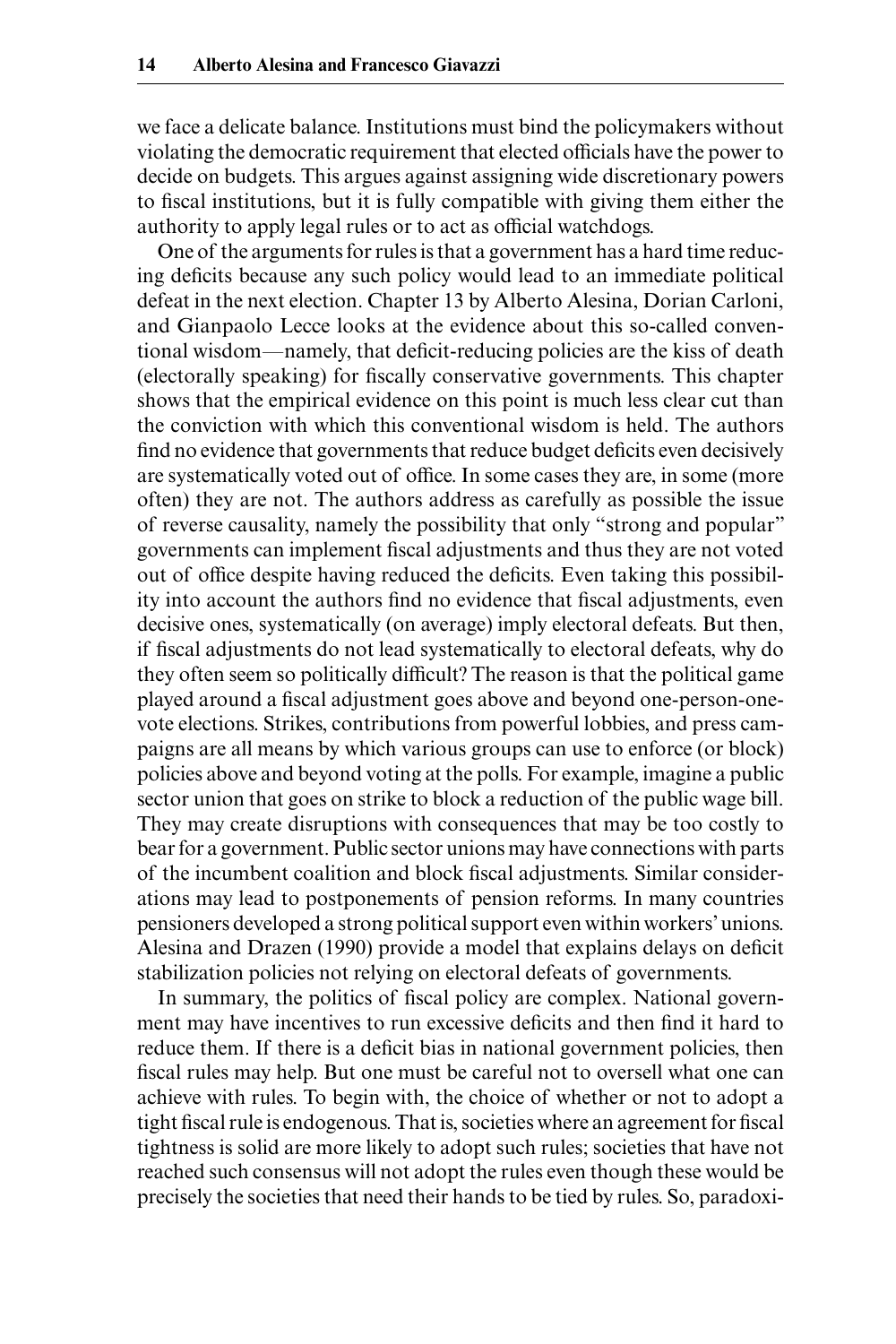cally, more prudent governments will choose to impose rules on themselves and not the other way around! In addition, it is very difficult to impose from abroad fiscal rules on national sovereigns, as the failure of the Stability and Growth Pact highlights. What can be said, we believe, is that a fiscal rule can help a well-intentioned government to hold a fiscally responsible policy, but it will hardly prevent a different type of government from breaking the rule directly or implicitly with some creative accounting. Without a deeply held national political commitment to fiscal responsibility, no rules will be a deus ex machina.

The desirability of fiscal rules has been at the forefront of discussions in the European Union. The rapid accumulations of deficits and debt within the EU have led to an impasse. Northern European countries (Germany above all) feel that any movement toward a centralization of government liabilities (such as introducing Eurobonds) would imply that the German taxpayers would be stuck with the bills arising from the profligacy of Southern European countries. Any rule that would effectively constrain new emissions of fresh debt would not solve the problem of the stock of accumulated debt in countries like Greece or Italy.

To what extent can fiscal policy be coordinated within the European Union to avoid future crises, exploding spreads, default risks, and so on? The answer is not easy, for the reasons discussed previously. Member countries are not ready to give up fiscal independence for two reasons. First, national politicians want to keep domestic fiscal discretion to achieve policy goals sometimes dictated more by politics than good economics. Second, Europe is not a unified country. While in the United States it is relatively accepted that citizens of certain states doing better at a certain point in time (say, Texas) have to redistribute through the federal government to citizens of less successful states (say, Nevada), we are quite far from this situation in Europe. While German taxpayers might have been convinced to help the Greeks in order to save German banks, it is unclear what would have happened if German banks had been less exposed to Greece. Redistributions across national borders remain difficult in Europe. Any attempts at setting up fiscal rules that ignore this fact are unlikely to command the needed popular support.

But perhaps the crisis raises even bigger issues regarding the coordination of fiscal policies above and beyond Europe. Has the crisis highlighted a need for a stronger coordination between major areas to avoid fiscal and commercial imbalances? What rules should we adopt to achieve such an objective? Is it realistic to strive for this goal? These are some of the issues that many economist and policymakers struggle with.

#### **Conclusions**

There is much that we do not know about fiscal policy. We believe that this book makes a contribution at taking stock of what we know and mak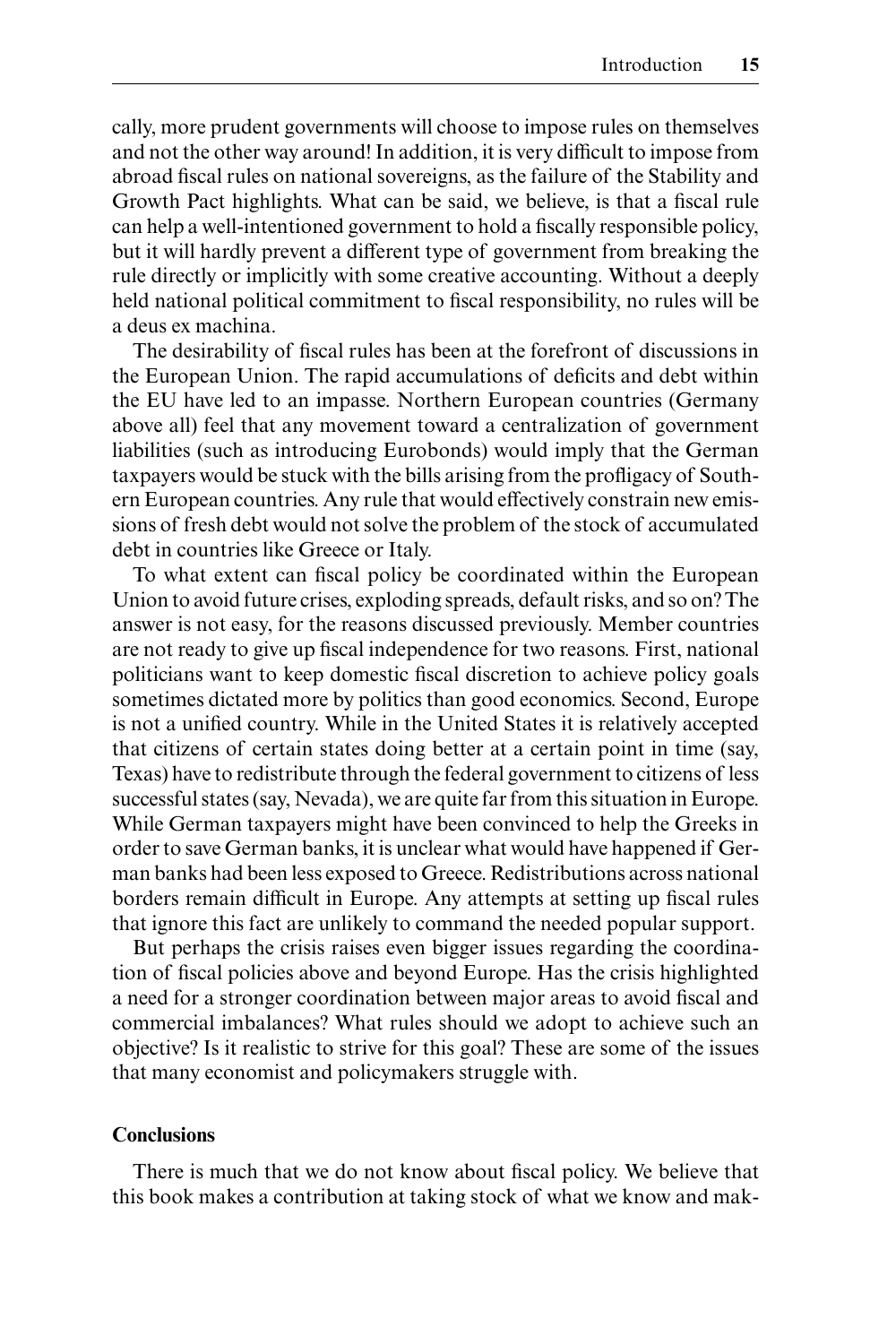ing progress in many directions, but many questions are still open regarding both the theory and the practice of fiscal policy.

One important open question regards the size of multipliers. Quite apart from narrowing down their size, we need to know more about welfare. How far above one does a spending multiplier have to be in order for a countercyclical spending policy to be welfare improving? How does one evaluate the costs of accumulated deficits and future taxation versus the benefit of reducing unemployment in the short run? There is a vague sense that multipliers greater than one call for aggressive countercyclical policy, while multipliers smaller than one call for the opposite. We need to deepen our understanding of this point.

Assuming that discretionary countercyclical fiscal policy is needed, is it better to act on the tax side or the spending side? What variables would influence this choice?

A further set of questions relate to whether or not we are underestimating the size of the problem of accumulated debt. How much are we missing by not considering more carefully the accumulated liabilities of this generation versus future ones? Are we truly sitting on a time bomb and kidding ourselves with commonly used data that (although worrisome by themselves) are unable to capture the intergenerational dimension of fiscal policy? Should we expect widespread defaults and inflation, or are public debts manageable? Is there enough room to raise taxes in countries approaching 50 percent of GDP tax burden? If raising taxes is becoming more and more difficult what is the alternative? Can fiscal rules prevent the aggravation of an already dire situation?

We need to better understand how to design fiscal adjustment programs so as to minimize the cost for the economy and maximize the probability of success, defined as a reduction of the debt over GDP ratio. In our view, the literature on this point has reached two relatively solid conclusions: first, cutting spending is less recessionary than raising taxes in OECD economies with already large public sectors. The second is that a well-designed policy package can minimize or, under the same circumstances, even eliminate the recessionary effects of budget cuts in the short run. We need to know more about what can feasibly be cut, how to design the policy package, and how to minimize the possible negative effects on income inequality. We do not know enough about the distributive costs of large fiscal adjustments. The commonly held view is that budget cuts typically hurt the poor, but is this really true in countries with 50 percent public spending over GDP? Presumably the answer depends on how well targeted the welfare system is: it may be possible to reduce spending and the tax burden, preserving welfare coverage for the truly needy.

Finally, and related to the previous point, there are many political economy questions regarding fiscal policy. The most commonly held view is that citizens blindly prefer spending increases and tax cuts and this introduces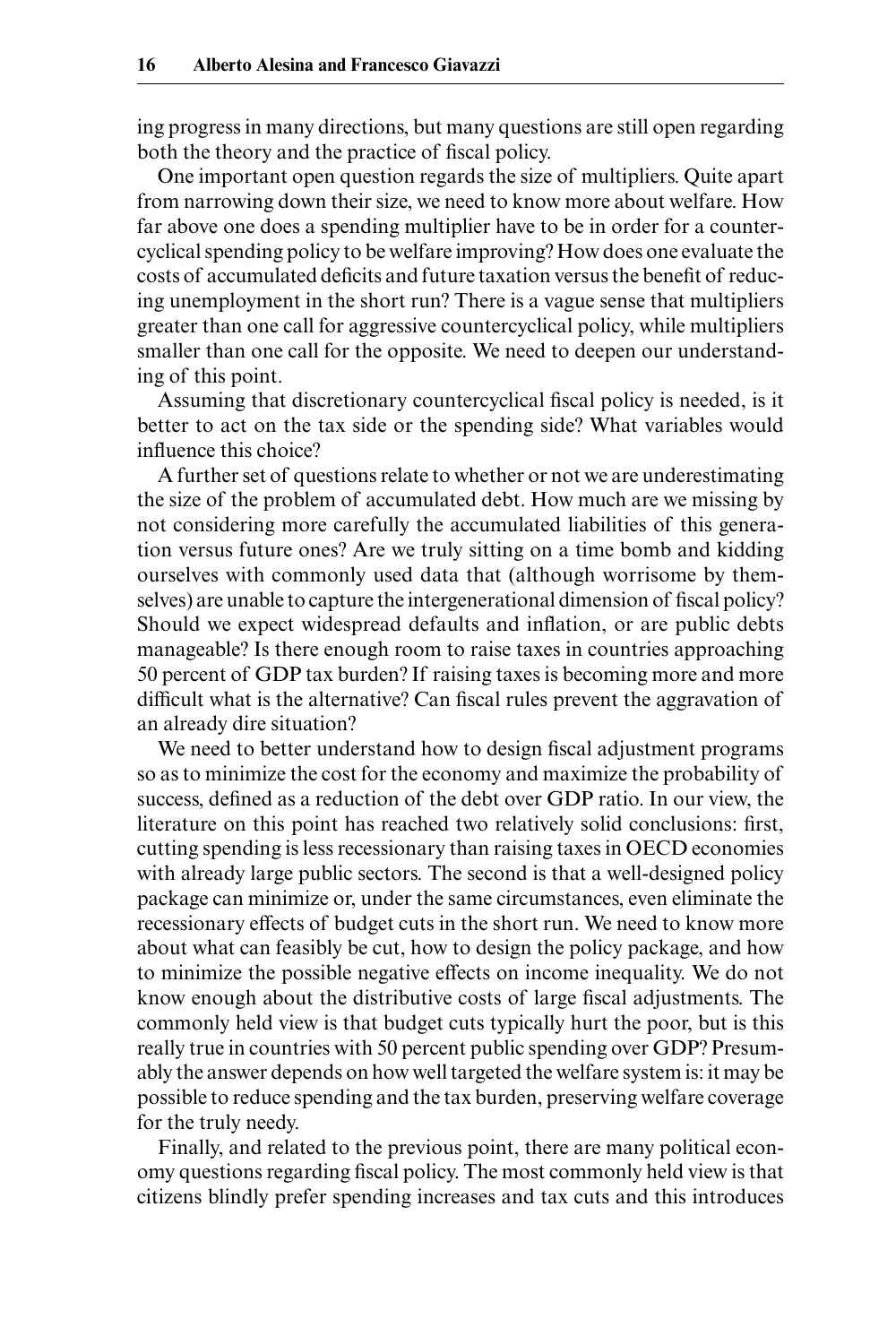a deficit bias in democracies. Reality might be a bit more complex. Certain governments have been able to be fiscally responsible and be reelected. What explains, then, the tendency of governments to postpone fiscal adjustments? What is the role of specific lobbying pressures versus the risk of electoral defeats? How do the design fiscal adjustments and their fairness affect the popularity of governments?

# **References**

- Alesina, Alberto, and Silvia Ardagna. 2010. "Large Changes in Fiscal Policy: Taxes versus Spending." In *Tax Policy and the Economy,* vol. 24, edited by Jeffrey R. Brown, 35–68. Chicago: University of Chicago Press.
- Alesina, Alberto, and Allan Drazen. 1990. "Why Are Stabilizations Delayed?" *American Economic Review* 81 (5): 1170–88.
- Blanchard, Oliver, and Roberto Perotti. 2002. "An Empirical Characterization of the Dynamic Effects of Changes in Government Spending and Taxes on Output." *Quarterly Journal of Economics* 117 (4): 1329–68.
- Correia, Isabel, Emmanuel Farhi, Juan Pablo Nicolini, and Pedro Teles. 2011. "Unconventional Fiscal Policy at the Zero Bound." NBER Working Paper no. 16758. Cambridge, MA: National Bureau of Economic Research, February.
- Devries, P., J. Guajardo, D. Leigh, and A. Pescatori. 2011. "A New Action-Based Dataset of Fiscal Consolidation." IMF Working Paper no. 11/128. Washington, DC: International Monetary Fund.
- Favero, Carlo, and Francesco Giavazzi. 2012. "Measuring Tax Multipliers: The Narrative Method in Fiscal VARs." *American Economic Journal: Economic Policy* 4  $(2): 69 - 94.$
- Favero, Carlo, Francesco Giavazzi, and Jacopo Perego. 2011. "Country Heterogeneity and the International Evidence on the Effects of Fiscal Policy." *IMF Economic Review* 59:652–82. Washington, DC: International Monetary Fund.
- Gale, William G., and Benjamin H. Harris. 2011. "A VAT for the United States: Part of the Solution." *Tax Analysts,* 64–82.
- Giavazzi, Francesco, and Marco Pagano. 1990. "Can Severe Fiscal Contractions Be Expansionary? Tales of Two Small European Countries." In *NBER Macroeconomics Annual 1990,* vol. 5, edited by Olivier Jean Blanchard and Stanley Fischer, 75–122. Cambridge, MA: MIT Press.
- Gopinath, Gita, Emmanuela Farhi, and Oleg Itskhoki. 2011. "Fiscal Devaluations." NBER Working Paper no. 17662. Cambridge, MA: National Bureau of Economic Research, December.
- Holtz- Eakin, Douglas. 2011. "The Case Against VAT." *Tax Analysts,* 96–101.
- International Monetary Fund (IMF). 2010. "Will It Hurt? Macroeconomic Effects of Fiscal Consolidation." *World Economic Outlook,* chapter 3, October. Washington, DC: International Monetary Fund.
- Leduc, Sylvain, and Daniel Wilson. 2012. "Roads to Prosperity or Bridges to Nowhere? Theory and Evidence on the Impact of Public Infrastructure Investment." NBER Working Paper no. 18042. Cambridge, MA: National Bureau of Economic Research, May.
- Perotti, Roberto. 2012. "The Effects of Tax Shocks On Output: Not So Large, But Not Small Either." *American Economic Journal: Economic Policy* 4 (2): 214–37.